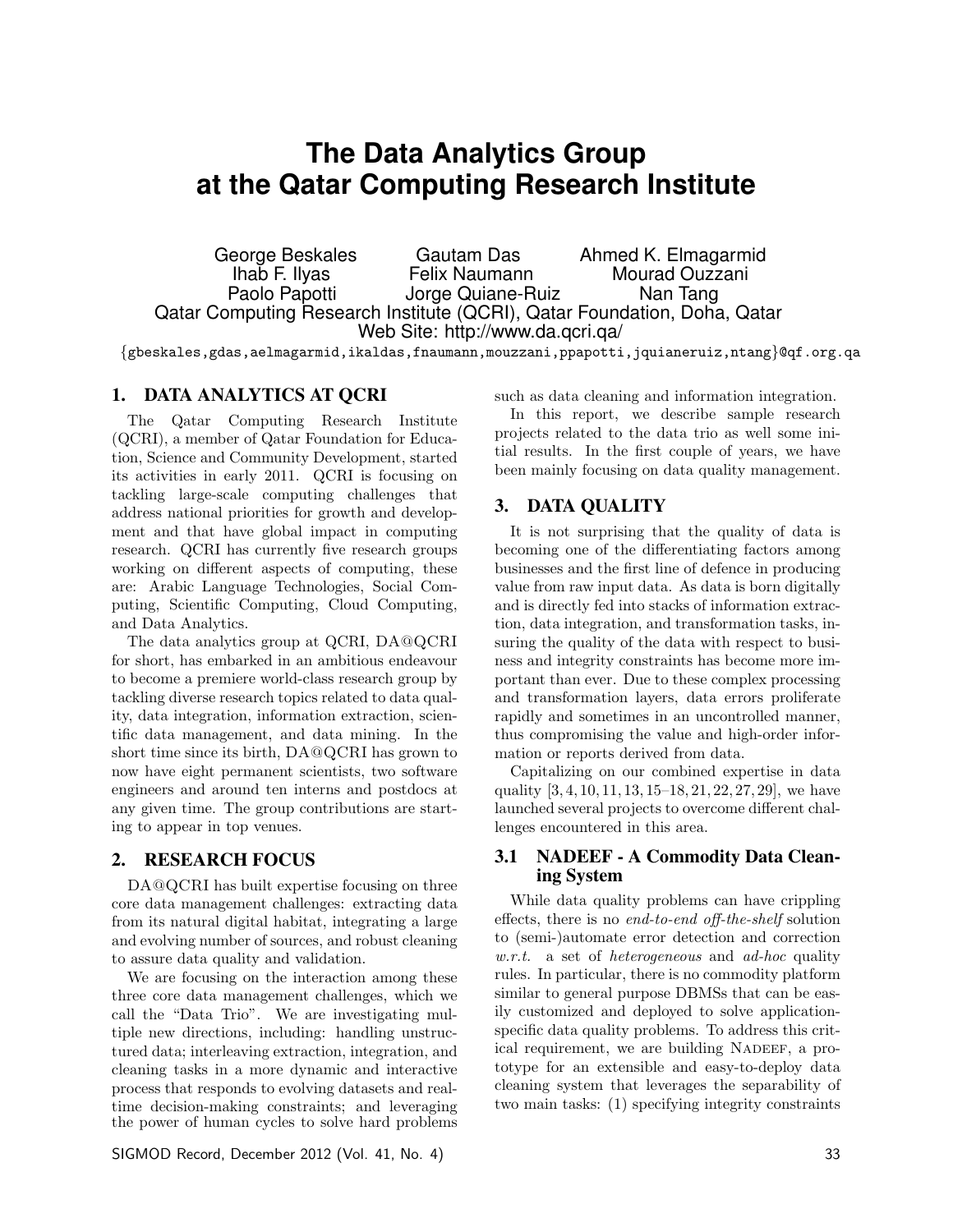and how to repair their violations in isolation; and (2) developing a core platform that holistically applies these routines in a consistent, and a userguided way. More specifically, we are tackling the following challenges for emerging applications:

Heterogeneity. Business and integrity constraintbased data quality rules are expressed in a large variety of formats and languages $(e.g., [2,5,7,12,14,26])$ from rigorous expressions (as in the case of functional dependencies), to plain natural language rules enforced by code embedded in the application logic itself (as in most practical scenarios). This diversity hinders the creation of one uniform system to accept heterogenous data quality rules and enforces them on the data within the same framework. For example, data collected by organizations, such as Qatar Statistics Authority, is checked against several constraint types, such as range constraints, not-null constraints, inclusion dependencies, as well as other sophisticated constraints (e.g., the age difference between a person and his/her father should be greater than 15). Additionally, data may come from different sources and with different formats. Thus, we need to revisit how *heterogenous* quality rules can be specified on and applied to heterogeneous data.

Interdependency. Even when we consider a single type of integrity constraints, such as functional dependencies, computing a consistent database while making a minimum number of changes is an NPhard problem [5]. Due to the complexity and interdependency of various data quality rules, solutions have usually been proposed for a single type of rule. Considering multiple types of rules at the same time is considered an almost impossible task. While some attempts have recently tried to consider multiple homogenous sets of rules that can be expressed in a unified language [6, 16], the problem is still far from being solved.

Deployment. A large number of algorithms and techniques have been proposed  $(e.g., [5, 16, 20, 29]),$ each requiring its own setting and staging of the data to be cleaned. Hence, it is almost impossible to download one of them from a software archive and run it on the data without a tedious customization task, which in some cases is harder than the cleaning process itself.

Data custodians. Data is not born an orphan. Real customers have little trust in the machines to mess with the data without human consultation. For example, at Qatar Statistics Authority, all data changes must be justified and reviewed by domain experts before being committed. Due to the limited processing power of humans, scalability of (semi-)manual techniques is very limited and does not speak to the requirements of today's largescale applications. Several attempts have tackled the problem of including humans in the loop  $(e.g., [13, 17, 23, 29])$ . Unfortunately, these attempts still suffer from the aforementioned problems, but provide good insights on including humans in effective and scalable ways.

Metadata management. Cleaning data requires collecting and maintaining a massive amount of metadata, such as data violations, lineage of data changes, and possible data repairs. In addition, users need to understand better the current health of the data and the data cleaning process through summarization or samples of data errors before they can effectively guide any data cleaning process. Providing a scalable data cleaning solution requires efficient methods to generate, maintain, and access such metadata. For example, we need specialized indices that facilitate fast retrieval of similar tuples or limit pairwise comparisons to specific data partitions.

Incremental cleaning. Data is evolving all the time. The simplistic view of stopping all transactions, and then cleaning and massaging the data is limited to historical and static datasets. Unfortunately, theses settings are becoming increasingly rare in practice. Data evolution suggests a highly incremental cleaning approach. The system has to respond to new evidences as they become available and dynamically adjusts its belief on the quality and repairing mechanisms of the data.

To achieve the separability between quality rule specification that uniformly defines what is wrong and (possibly) why; and the core platform that holistically applies these routines to handle *how* to identify and clean data errors, we introduce an interface class Rule for defining the semantics of data errors and possible ways to fix them. This class defines three functions:  $vio(s)$  takes a single tuple s as input, and returns a set of problematic cells.  $vio(s_1, s_2)$  takes two tuples  $s_1, s_2$  as input, and returns a set of problematic cells.  $fix(set\langle cell \rangle)$  takes a nonempty set of problematic cells as input, and returns a set of suggested expressions to fix these data errors.

The overall functioning of NADEEF is as follows. NADEEF first collects data and rules defined by the users. The rule compiler module then compiles these heterogeneous rules into homogeneous constructs. Next, the violation detection module finds what data is erroneous and why they are as such, based on user provided rules. After identifying errors, the data repairing module handles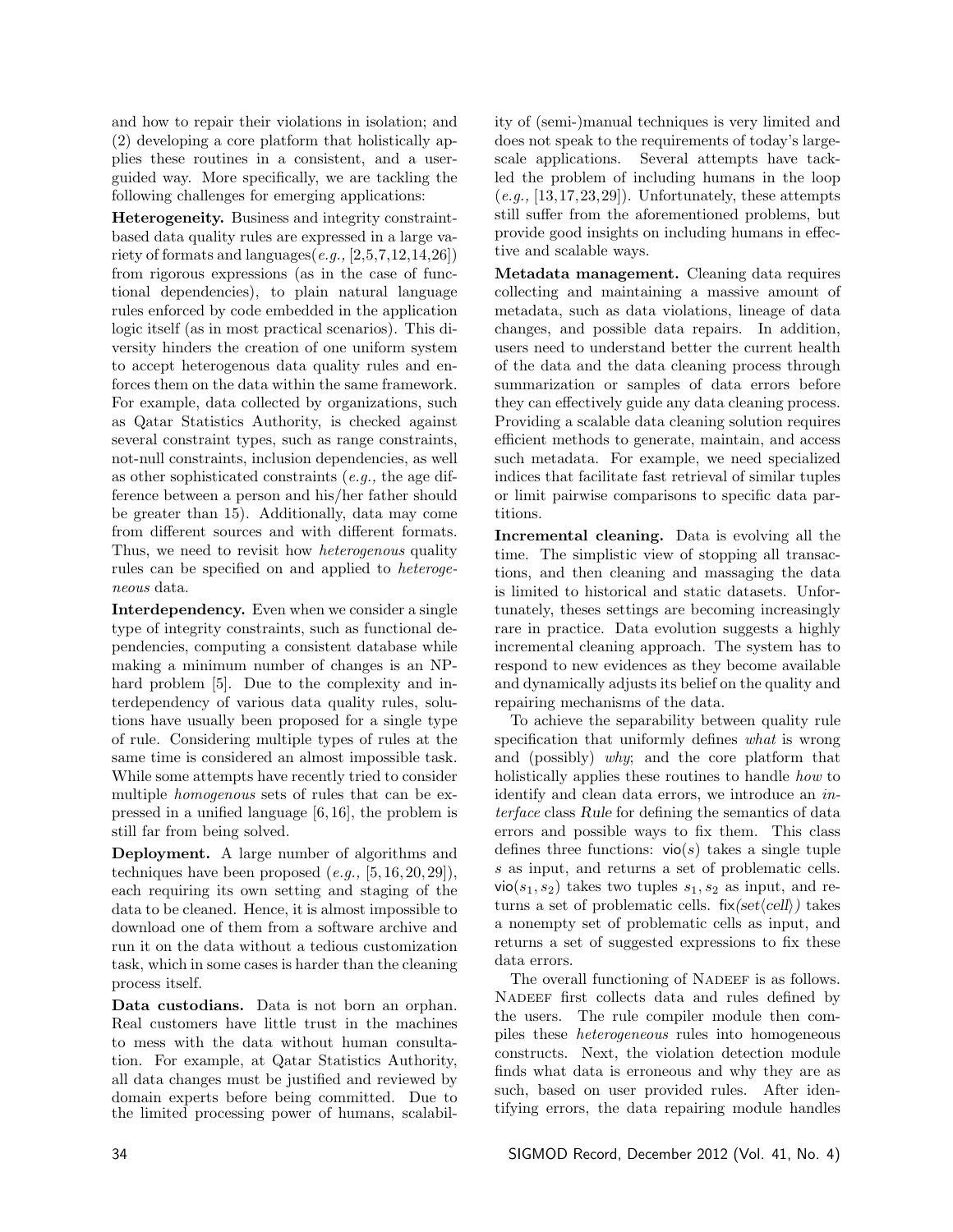the interdependency of these rules by treating them holistically. NADEEF also manages metadata related to its different modules. These metadata can be used to allow domain experts and users to actively interact with the system. As we progress in this project, we will post new developments at http://da.qcri.org/NADEEF.

#### 3.2 Holistic Data Cleaning

The heterogeneity and the interdependency challenges mentioned above motivated the study of novel repair algorithms aiming at automatically producing repairs of high quality and for a large class of constraints. Our holistic data cleaning algorithm [6] tackles the two problems by exploiting a more general language for constraint definition and by introducing a holistic approach to their repair.

As a first step toward generality, we define quality rules by means of denial constraints (DCs) with adhoc predicates. DCs subsume existing formalisms and can express rules involving numerical values, with predicates such as "greater than" and "less than".

To handle interdependency, violations induced by the DCs are compiled into a conflict hypergraph in order to capture the interaction among constraints as overlaps of the violations on the data. The proposed mechanism generalizes previous definitions of hypergraphs for FD repairing. It is also the first proposal to treat quality rules with different semantics and numerical operators in a unified artifact. Such holistic view of the conflicts is the starting point for a novel definition of repair context, which allows automatic repairs with high quality and scalable execution time w.r.t. the size of the data. The repair algorithm is independent of the actual cost model. Experiments on heuristics aiming at cardinality and distance minimality show that our algorithm outperforms previous solutions in terms of the quality of the repair.

## 3.3 Guided Data Repair

GDR, a Guided Data Repair framework [28, 29] incorporates user feedback in the cleaning process with the goal of enhancing and accelerating existing automatic repair techniques while minimizing user involvement. GDR consults the user on the updates that are most likely to be beneficial in improving data quality. GDR also uses machine learning methods to identify and to apply the correct updates directly to the database without the actual involvement of the user on these specific updates. To rank potential updates for consultation by the user, GDR first groups these repairs and quantifies the utility of each group using the decision-theory con-

cept of value of information (VOI). An active learning module orders updates within a group based on their ability to improve the learned model. The user is solicited for feedback, which is used to repair the database and to adaptively refine the training set for the model.

## 3.4 Crowd-Cleaning

A main limitation of GDR is interacting with a single user to clean the data. While this is sufficient for a small number of violations, it is definitely a bottleneck when the number of violations rises to the order of thousands or millions. We propose a data cleaning approach that is based on crowd-sourcing. That is, we use thousands of users to resolve the violations found in data. Crowdsourcing has been successfully used in other data management contexts to process large amounts of data  $(e.g., [19])$ .

Consulting a large number of users raises various challenges such as the need for partitioning the data in an efficient and balanced way, assigning individual partitions to the best-matching human-cleaners, and resolving conflicts among their feedbacks. In order to partition the data in an effective way, we first detect existing violations as well as the potential violations that might appear during the course of data cleaning. Additionally, we keep track of the previously solved violations. The data is partitioned based on the obtained violations through standard graph clustering algorithms. Each partition is assigned to a human-cleaner such that a global objective function is maximized. This function reflects a load balancing criterion as well as the quality of matching between each partition and the expertise of the assigned human-cleaner.

#### 3.5 Large-Scale Deduplication in Data Tamer

Recently, we introduced SCADD, a SCAlable DeDuplication system, to enable scalable data deduplication to a large number of nodes. SCADD is part of a large data integration system named Data Tamer, which we are currently developing in collaboration with MIT [24]. One of the goals of SCADD is to learn a deduplication classifier that (i) carefully selects which attributes to consider, (ii) successfully handles missing values, and (iii) aggregates the similarities between different attributes. To devise a new system to perform data deduplication at a large scale, we have to deal with several research challenges, including:

Large data volume. Existing deduplication techniques are not suitable for processing the sheer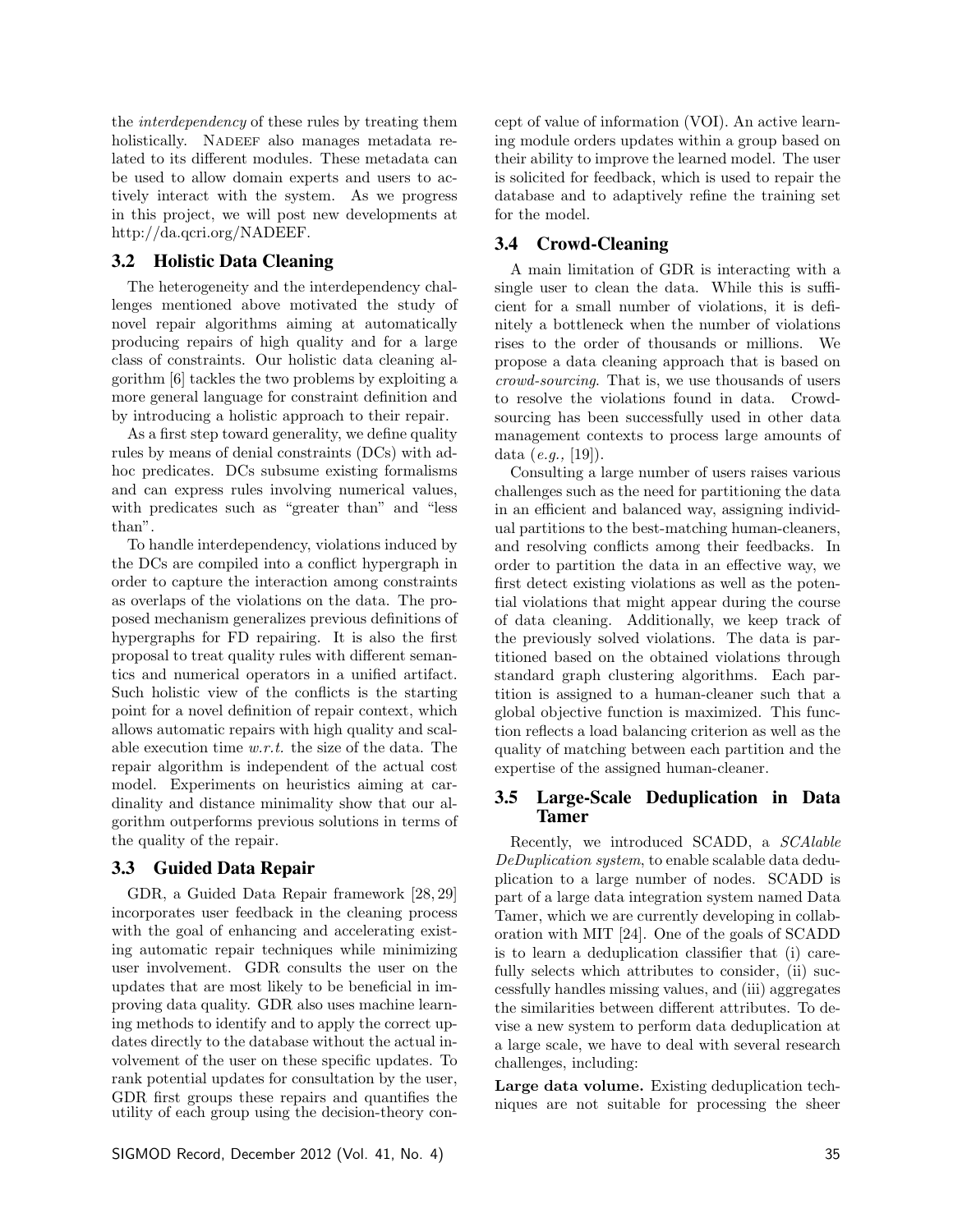amount of data that is processed by modern applications. Scalable deduplication is challenging not only because of the large amount of records, but also because of the significant amount of data sources. For example, in web site aggregators, such as Goby.com, tens of thousands of web sites need to be integrated with several sites that are continuously added every day. On average, each source contains tens of attributes and thousands of records.

Data heterogeneity and errors in data. Largescale data management systems usually consist of heterogenous datasets that have different characteristics. For example, Goby.com collects data about hundreds of different entity types, such as golf courses, restaurants, and live music concerts. Some entities might have unique attributes  $(e.g.,)$ the number of holes in a golf course) and different distributions of common attributes (e.g., the range of vertical drops in downhill skiing sites vs. the range of vertical drops in water parks). In such scenarios, datasets experience a large amount of noise in attributes, such as non-standard attribute names, non-standard formats of attribute values, syntactical errors, and missing attribute values.

Continuously adding new data sources and new user feedback. Most of the modern applications, such as Goby.com, continuously collect data over time and integrate the newly arrived data into a central database. Data usually arrives at relatively high rates (e.g., a few sources need to be integrated daily at Goby.com). The deduplication decisions depend on a number of factors, such as training data, previous deduplication results from legacy systems, and explicit deduplication rules set by expert users. Such an evidence is expected to evolve over time to (i) reflect better understanding of the underlying data or (ii) accommodate new data sources that might be substantially different from the existing sources. Clearly, it is infeasible to rerun the deduplication process from scratch in these cases. We need to provide efficient methods to update the deduplication results when new data or new deduplication rules arrive.

Distributed environment. For the large amounts of data gathered by current applications, it is inevitable to use multiple computing nodes to bring down the computational complexity. However, parallelising the data deduplication process causes another set of challenges: (i) it increases the overhead of shipping data between nodes and (ii) it requires coordinating the data deduplication task across multiple computing nodes.

As a result, SCADD has a significant emphasis on the incremental aspect of the problem by allowing every task in the deduplication process to be efficiently reevaluated when new data arrives or deduplication rules are changed. Furthermore, one of the main insights for improving the scalability of deduplication is partitioning the input data into categories (e.g., possible categories in data collected by Goby.com are golf clubs, museums, and skiing sites). Such categorization allows for obtaining high-quality deduplication rules that are suitable for each specific category. Categorization also allows for reducing the number of records that need to be considered when running the data deduplication process  $(i.e.,$  records that belong to different categories cannot be duplicates and hence can be safely ignored).

## 4. DATA PROFILING

An important step before any kind of datamanagement, -cleaning, or -integration that can be well performed is data profiling, *i.e.*, determining various metadata for a given (relational) dataset. These metadata include information about individual columns, such as uniqueness, data type, and value patterns, and information about combinations of columns, such as inclusion dependencies or functional dependencies. With more and more and larger and larger datasets, especially from external sources and non-database sources, (big) data profiling is becoming ever more important. Research faces two principle challenges: efficiency and new functionality.

The efficiency challenge of data profiling arises from both the volume of data and the additional complexity in the size of the schema, for instance when verifying the uniqueness of all column combinations [1]. Especially for the sizes that "big data" promises/threatens, distributed computation is unavoidable. We are currently investigating how to scale conventional data profiling tasks to a large number of nodes. In this quest, we hope to exploit the fact that many intermediate calculations for various metadata are the same, so that the overall cost of calculating a "profile" is lower than the sum of the costs for the individual methods.

New kinds of data demand new profiling functionality: many tools and research methods concentrate on relational data, but much data now comes in other forms, such as XML, RDF, or text. While some profiling tasks and methods can be carried over, others either do not apply or must be newly developed. For example, when examining a *linked* data source, it is often useful to precede any further work by a topical analysis to find out what the source is about and by a graph analysis to find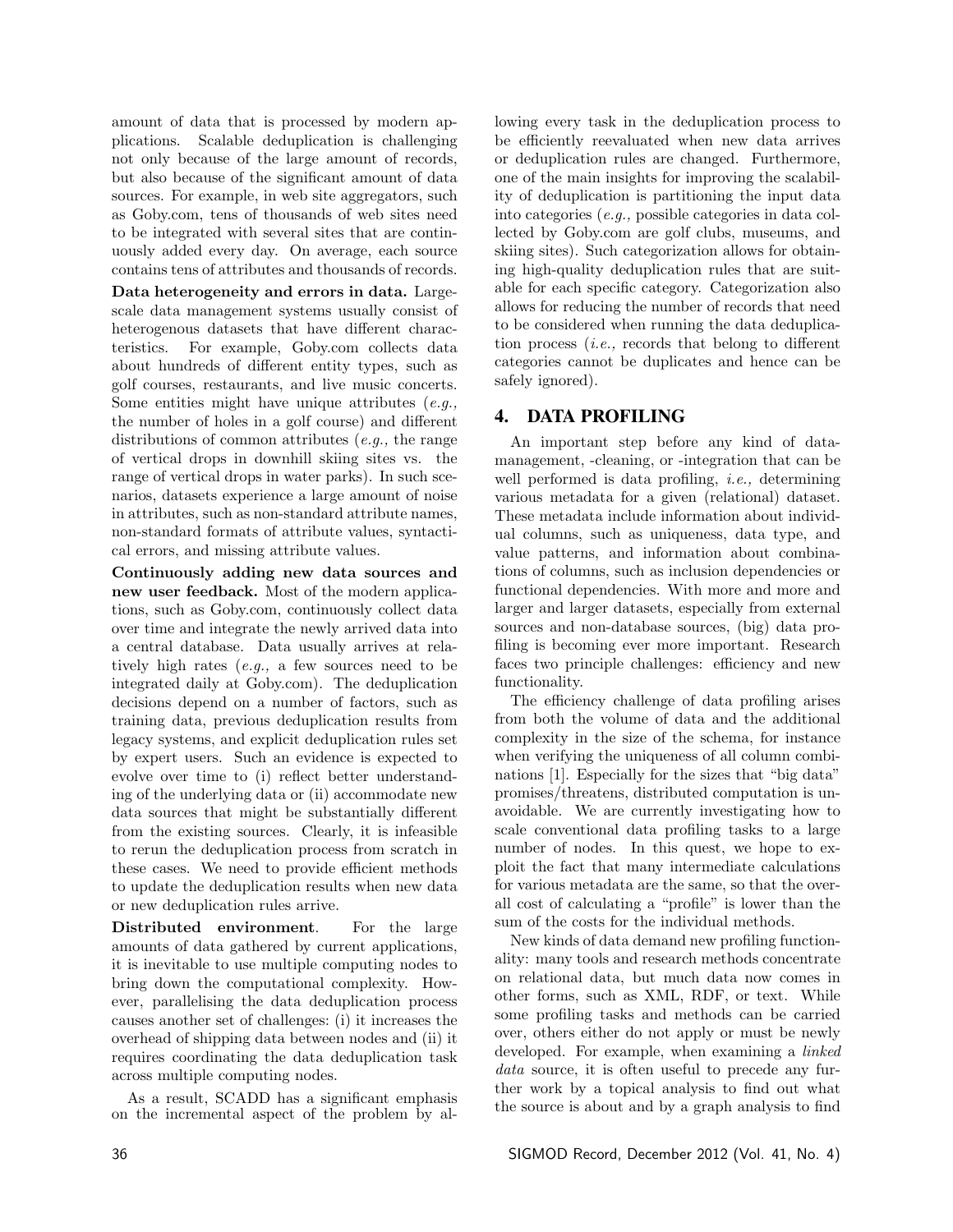out how well the source is interlinked internally and externally to other sources.

## 5. DATA ANALYTICS WITH THE WORLD BANK

We are building an analytics stack on unstructured data to leverage the vast amount of information available in news, social media, emails and other digital sources. We give one example of a recent collaboration with the World Bank. The World Bank implements several projects worldwide to provide countries with financial help. The details of those projects are documented and published along with financial details about the aid. The success of a project is usually reflected in the local social growth indicators where this project was implemented. A first step in analyzing the success of projects is to create a map that displays project locations to determine where aid flows are directed within countries; a process called geo-tagging. Currently, the task of extracting project locations and geo-tagging is executed by a group of volunteers who study project documents and manually locate precise activity locations on a map, a project called Mapping for Results.

We have developed a tool to retrieve the documents and reports relevant information to the World Bank projects. We also run various classifiers and natural language processing tools on those text documents to extract the mentioned locations. Those locations are then geo-coded and displayed on a map. The developed tool combines these locations with other financial data (e.g., procurement notices and contract awards) of projects into a map, thus providing a holistic view about the whereabouts of projects expenses. The technologies used in this project include the UIMA extraction framework and a just-in-time information extraction stack [9].

## 6. ANALYTICS AND MINING OF WEB AND SOCIAL MEDIA DATA

Online data content is increasing at an explosive rate, as seen in the proliferation of websites, collaborative and social media, and hidden web repositories (the so-called deep web). To cope with this information overload, designing efficient ways of analyzing, exploring and mining such data is of paramount importance. In collaboration with the social computing group at QCRI, we are developing mining algorithms for crawling, sampling, and analytics of such online repositories. Our methods address the challenges of scale and heterogeneity (e.g., structured and unstructured) of the underlying data, as

SIGMOD Record, December 2012 (Vol. 41, No. 4) 37

well as access restrictions such as proprietary query views offered by hidden databases and social networks.

As a specific example, we are developing a system for addressing the problem of data analytics over collaborative rating/tagging sites (such as IMDB and Yelp). Such collaborative sites have become rich resources that users frequently access to (a) provide their opinions (in the forms of ratings, tags, comments) of listed items (e.g., movies, cameras, restaurants, etc.), and (b) also consult to form judgments about and choose from among competing items. Most of these sites either provide a confusing overload of information for users to interpret all by themselves, or a simple overall aggregate of user feedback. Such simple aggregates (e.g., average rating over all users who have rated an item, aggregates along pre-defined dimensions, a tag cloud associated with the item) is often too coarse and cannot help a user quickly decide the desirability of an item. In contrast, our system allows a user to explore multiple carefully chosen aggregate analytic details over a set of user demographics that meaningfully explain user opinions associated with item(s) of interest. Our system allows a user to systematically explore, visualize and understand user feedback patterns of input item(s) so as to make an informed decision quickly. Preliminary work in this project has been published in [8, 25].

### 7. REFERENCES

- [1] Z. Abedjan and F. Naumann. Advancing the discovery of unique column combinations. In Proceedings of the International Conference on Information and Knowledge Management (CIKM), 2011.
- [2] M. Arenas, L. E. Bertossi, and J. Chomicki. Consistent query answers in inconsistent databases. Theory and Practice of Logic Programming (TPLP), 3(4-5), 2003.
- [3] G. Beskales, I. Ilyas, L. Golab, and A. Galiullin. On the relative trust between inconsistent data and inaccurate constraints. In Proceedings of the International Conference on Data Engineering (ICDE), 2013.
- [4] G. Beskales, M. A. Soliman, I. F. Ilyas, and S. Ben-David. Modeling and querying possible repairs in duplicate detection. Proceedings of the VLDB Endowment, 2009.
- [5] P. Bohannon, W. Fan, M. Flaster, and R. Rastogi. A cost-based model and effective heuristic for repairing constraints by value modification. In Proceedings of the ACM International Conference on Management of Data (SIGMOD), 2005.